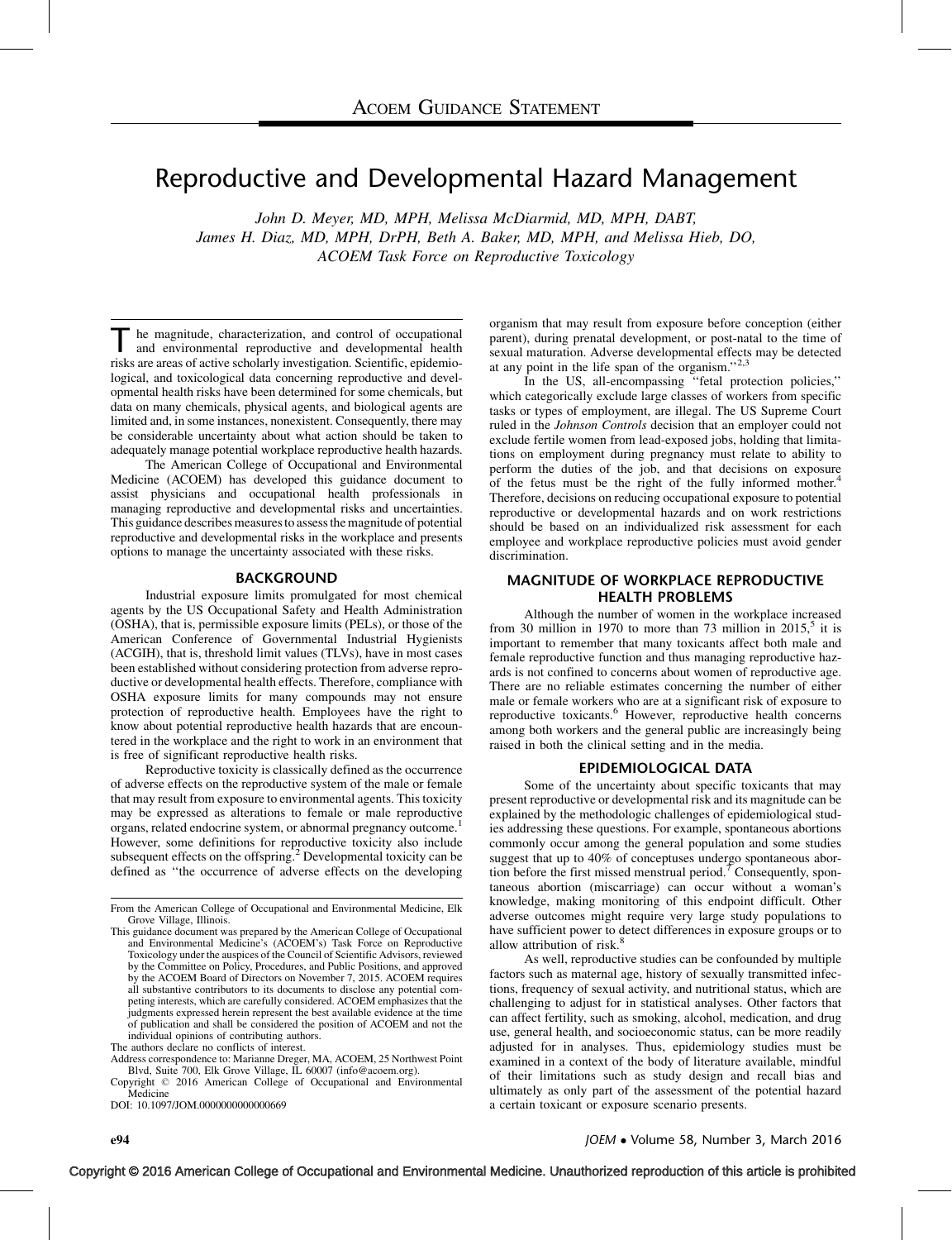# REPRODUCTIVE AND DEVELOPMENTAL TOXICITY

Human reproduction involves multiple precisely timed processes, with windows of susceptibility beginning before conception for both the male and female and continuing through the birth of the offspring. A detailed description is beyond the scope of this document, but can be found in comprehensive texts on human reproduction and obstetrics (Appendix A). Reproductive toxic effects can occur in either parent or the offspring. Characteristics that distinguish reproductive toxicity from other toxic effects include the following: (1) adverse effects in an exposed person that may only manifest in the fetus or offspring (eg, an exposure to a reproductive toxicant in a male may produce an effect in the conceptus); (2) an effect such as infertility that may not become evident until children are desired and may therefore go unnoticed for long periods; and (3) normal reproductive function is only expressed intermittently. Disturbances of the reproductive process from occupational reproductive hazards can produce a broad range of potential adverse effects.

## Developmental Toxicology

Developmental insult to the offspring can occur through toxicant exposures to either parent before conception, via exposures to the mother during pregnancy, and by exposures after birth via lactation or direct exposure to the child. Toxicants that cause mutations, epigenetic changes, or other damage to germ cell DNA can cause developmental toxicity (if they do not result in death of the germ cell). Germ cell lines and organ systems have different critical windows of development. Therefore, exposure to the same dose of a toxicant will have very different effects depending on the developmental stage of the fetus and offspring when the exposure occurs. The axiom that ''the dose makes the poison'' holds true for developmental toxicology only if one also takes into account the developmental stage at which the dose was delivered. Detailed reviews of critical developmental windows for different organ systems and their relevance to developmental toxicology have been published.<sup>[9](#page-8-0)</sup> The spectrum of possible adverse developmental effects from toxicant exposure includes death of the conceptus or offspring, malformation, altered function, decreased growth, and increased risk of diseases, such as cancer, heart disease, and diabetes, later in life.

# AVAILABILITY OF REPRODUCTIVE TOXICOLOGY **DATA**

Occupational exposure to reproductive toxicants may occur via inhalation, skin absorption, or ingestion. However, there may be limited or no toxicological information available for many industrial chemicals. A recent review summarizes the scientific evidence linking environmental exposures to chemicals and radiation with human adverse pregnancy outcomes.<sup>[10](#page-8-0)</sup> Several agents such as dibromochloropropane (DBCP), ionizing radiation, lead, and 2 bromopropane have been known to affect human spermatogene-sis.<sup>[3,11,12](#page-7-0)</sup> Ionizing radiation and 2-bromopropane have also been recognized as destroying ovarian follicles.[11,12](#page-8-0) Table 1 outlines some of the most commonly recognized reproductive hazards by occupation and industry, recognizing that both the relative potency of the hazards listed and the strength of the evidence for their reproductive effects may vary. Table 2 lists some of the infectious agents that may affect fertility and fetal development. A much broader range of agents are recognized as having an effect upon, or the potential to produce, reproductive or developmental toxicity based on animal toxicology studies. A more detailed review of the potential risks of specific workplace exposures can be undertaken using the data sources for reproductive hazards listed in Appendix A once a work history and job tasks are ascertained.

# FRAMEWORK FOR THE ASSESSMENT OF REPRODUCTIVE AND DEVELOPMENTAL HEALTH RISKS

The assessment of occupational reproductive and developmental risks, like any risk from an occupational hazard, involves several distinct steps, including hazard identification, dose– response assessment (when applicable), exposure assessment, and risk characterization. The process of risk assessment may require a multidisciplinary team of occupational health professionals from several disciplines, including occupational medical specialists, toxicologists, obstetrician/gynecologists, and exposure assessment specialists, such as industrial hygienists, and other health professionals.

Some workplaces have comprehensive occupational medicine and industrial hygiene resources and can assess workplace exposures and hazards throughout the worksite. In workplaces with appropriate engineering controls, existing industrial hygiene data may be able to confirm that all chemicals are well controlled, such that air concentrations are quite low or nondetectable and skin exposures are precluded by controls, work practices, or use of appropriate personal protective equipment (PPE). Review of the chemicals in use should be able to identify a subset of agents that might pose reproductive or developmental hazards at some dose (recognizing the limitations in the toxicology database). Regular review of new scientific study information from reproductive/developmental toxicity studies permits timely updates of risk characterizations.

A thorough medical and occupational and environmental history is essential. In addition to routine past medical and surgical history, family history, and prescription and over-the-counter medication and supplement history, a thorough gynecological and obstetric history should be obtained from the woman, and a reproductive history should be obtained for her partner. In addition, occupational tasks encountered in many jobs, such as heavy lifting or hard physical work, may affect pregnancy outcomes and these risk factors should be ascertained in an occupational history. A detailed exposure history of chemical, physical, and biological agents to which the employee is potentially exposed at work and in the home is critical. In addition, the work exposures of her partner should be identified. These would include active and inert ingredients. Safety data sheets (SDSs) can be obtained from employers to assist in identifying the components of various products used in the workplace. Pertinent nonoccupational factors in the social and personal history of both parents, such as alcohol, smoking, exercise, hobbies, or use of other drugs, personal care products, and cleaning agents that may also affect reproductive outcomes should be sought, in addition to medical conditions, and prior reproductive history.

A hazard evaluation of the agents to which the employee and her partner are exposed at work as well as at home then needs to be completed to identify which agents may pose reproductive or developmental risks. SDSs provide a source of information regarding the constituents in materials. Nevertheless, the manufacturer may not reveal the identity of all the ingredients in the product, as they are allowed to withhold that information for trade secret ingredients. In addition, SDSs vary in quality and detail, reflecting the resources and capabilities of the authors. Often, SDSs contain limited or no information regarding the potential reproductive and developmental toxicity of the ingredients; thus, one cannot rely solely upon the toxicology information they contain. However, new US and European Union regulations require manufacturers to incorporate a classification of ingredients according to the scheme provided by the United Nations Global Harmonized System, including their potential reproductive toxicity. After the phase-in period, these new SDSs should facilitate hazard identification by hazard type and include reproductive toxicity and carcinogenicity.<sup>[13](#page-8-0)</sup> (See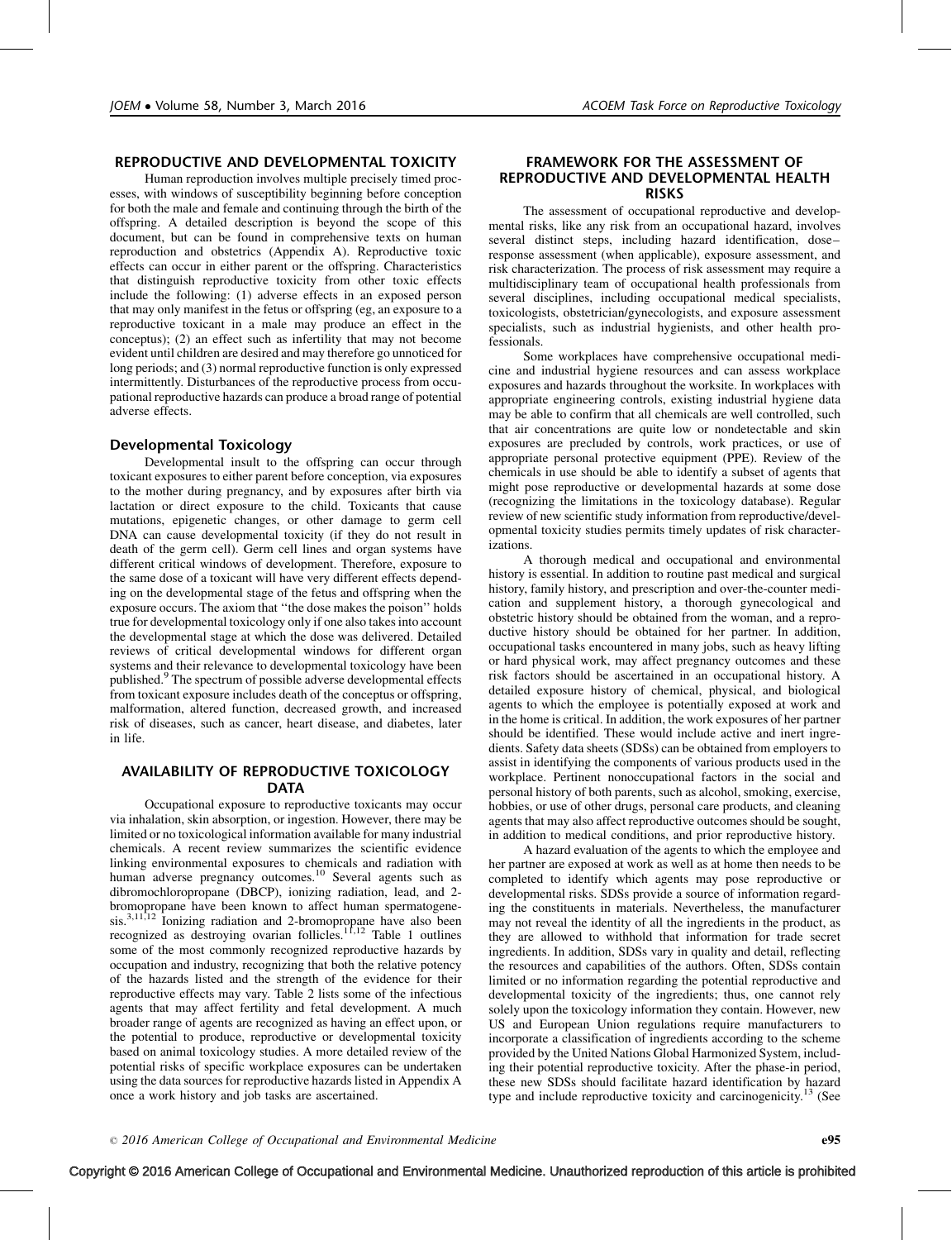## TABLE 1. Potential Reproductive Toxicants by Occupations

| <b>Occupations</b>                                    | <b>Potential Reproductive Toxicants</b>                                                                                           |  |  |  |
|-------------------------------------------------------|-----------------------------------------------------------------------------------------------------------------------------------|--|--|--|
| Artists                                               | Cadmium, mercury, lead, toluene, organic solvents                                                                                 |  |  |  |
| Athletes                                              | Performance-enhancing pharmaceuticals                                                                                             |  |  |  |
| Aviation                                              | Hydrocarbons and solvents (n-hexane, tri-ortho-cresyl phosphate, aviation fuels) carbon<br>monoxide                               |  |  |  |
| Carpenters, loggers                                   | Formaldehyde, arsenic, creosote, toluene                                                                                          |  |  |  |
| Concrete workers, masons                              | Chromium                                                                                                                          |  |  |  |
| Divers, commercial                                    | Nitrogen narcosis, decompression effects, oxygen toxicity, carbon dioxide asphyxia                                                |  |  |  |
| Domestic/building maintenance workers                 | Cleansers, formaldehyde, hexachlorophene                                                                                          |  |  |  |
| Dry cleaning workers                                  | Chlorinated solvents                                                                                                              |  |  |  |
| Electricians                                          | Lead, polychlorinated biphenyls (PCBs) and related compounds                                                                      |  |  |  |
| Electroplaters                                        | Cadmium                                                                                                                           |  |  |  |
| Exterminators                                         | Pesticides-organophosphates, fertilizers, fungicides, nematocides                                                                 |  |  |  |
| Farmers                                               | Infectious agents, pesticides, fertilizers, diesel exhaust                                                                        |  |  |  |
| Firefighters                                          | Carbon monoxide, other products of combustion (acrolein, cyanide) hyperthermia                                                    |  |  |  |
| Floor and carpet layers                               | Solvents (adhesives and glues)                                                                                                    |  |  |  |
| Florists and groundskeepers                           | Pesticides: organophosphates and organochlorines, fertilizers, fungicides, nematocides                                            |  |  |  |
| Food preparers, caterers                              | Phthalates, infectious agents, alcohol-based food warmers                                                                         |  |  |  |
| Hairdressers, cosmetologists, nail salon workers      | Solvents, formaldehyde, phthalates, dyes (paraphenylenediamine), thioglycolate, cosmetics<br>containing lead and/or nanoparticles |  |  |  |
| Health care workers                                   | Waste anesthetic gases, ionizing radiation, ethylene oxide, antineoplastic agents, infectious                                     |  |  |  |
|                                                       | agents                                                                                                                            |  |  |  |
| Jewelers                                              | Solvent degreasers, soldering fluxes                                                                                              |  |  |  |
| Mechanics                                             | Degreasers, trichloroethylene, lead, carbon monoxide, diesel exhaust, ethylene glycol                                             |  |  |  |
| Military personnel                                    | Lead, explosives-nitrates, solvents, degreasers                                                                                   |  |  |  |
| Morticians                                            | Formaldehyde, infectious agents                                                                                                   |  |  |  |
| Painters, furniture refinishers                       | Methylene chloride (carbon monoxide), lead, solvents (toluene, Stoddard solvent), isocyanates,<br>glycol ethers                   |  |  |  |
| Plumbers                                              | Lead, chlorofluorocarbons, glues and solvents (toluene, styrene) metal soldering flux                                             |  |  |  |
| Police and security guards                            | Assault, lead, nitrates, selenium, solvents - clandestine drug lab chemicals                                                      |  |  |  |
| Printers                                              | Toluene, solvents, glycol ethers                                                                                                  |  |  |  |
| Roofers, road/transportation workers                  | Carbon monoxide, polycyclic aromatic hydrocarbons (coal tar, asphalt fumes)                                                       |  |  |  |
| Sanitation and sewer workers                          | Asphyxiants (Hydrogen sulfide, methane), infectious agents                                                                        |  |  |  |
| Service workers (food service, personal care, retail) | Phthalates, infectious agents                                                                                                     |  |  |  |
| Semiconductor and electronics industry workers        | Glycol ethers, arsenic compounds                                                                                                  |  |  |  |
| Ship and dockyard workers                             | Lead, styrene, glycol ethers                                                                                                      |  |  |  |
| Shoemakers                                            | Solvents (benzene, hexacarbons, vinyl chloride)                                                                                   |  |  |  |
| Smelters and metal re-claimers                        | Lead                                                                                                                              |  |  |  |
| Veterinarians and animal care workers                 | Anesthetic gases, ionizing radiation, pesticides, infectious agents                                                               |  |  |  |

Appendix A for resources that may be useful in identifying reproductive/developmental hazards.)

Next, the extent of the employee's and her partner's exposures to the agents identified as reproductive or developmental hazards must be assessed (exposure assessment). Estimates of frequency of exposure, duration of exposure, and route(s) of exposure, and concentration or intensity should be obtained for each agent that may cause reproductive effects. It is also important to ascertain whether any exposure control measures, such as engineering controls or PPE, are used in the workplace or at home. If the employer has conducted personal exposure monitoring for the employee or her partner (eg, radiation dosimetry) or ambient exposure measurements in the workplace, the results should be obtained and reviewed. A worksite evaluation by an industrial hygienist may be very useful. For selected agents, such as lead or mercury, biological monitoring may aid in quantifying exposure.

Risk characterization considers all the gathered data on toxicity and exposure to determine whether the employee's and/ or her partner's estimated levels of exposure to the agents that have been identified as potential reproductive and developmental hazards pose a risk. Their estimated exposure levels should be compared with levels that have been demonstrated or strongly suspected to cause adverse reproductive effects in epidemiological studies or animal studies. When attempting to determine safe or unsafe levels

of exposure to humans by extrapolating from the results of animal studies, a safety or uncertainty factor is typically applied to relevant dose levels observed in the animal studies, such as the NOAEL (no observed adverse effect level) or LOAEL (lowest observed adverse effect level).

In the classical risk assessment paradigm, if either the employee or her partner is exposed to an agent above or near levels associated with adverse effects, then there is considered to be a significant risk. However, in the real world, there often are incomplete data both on the hazard identification side and on the exposure side, and recommendations must be made based on the available information.

Risk communication is the next critical step in which the employee and her partner are provided with the information they need to make informed decisions about the reproductive health risks of their exposures. It is important to answer all questions fully and to provide the best available information, including a discussion of the limitations of that information.

Risk management is the final step in the evaluation. It requires that the physician, patient, her partner, and their employers work together to decrease or eliminate any potential workplace (or nonworkplace) reproductive risks that were identified. Exposure reduction or elimination is the most desirable approach to risk management. Options include eliminating the chemical(s) or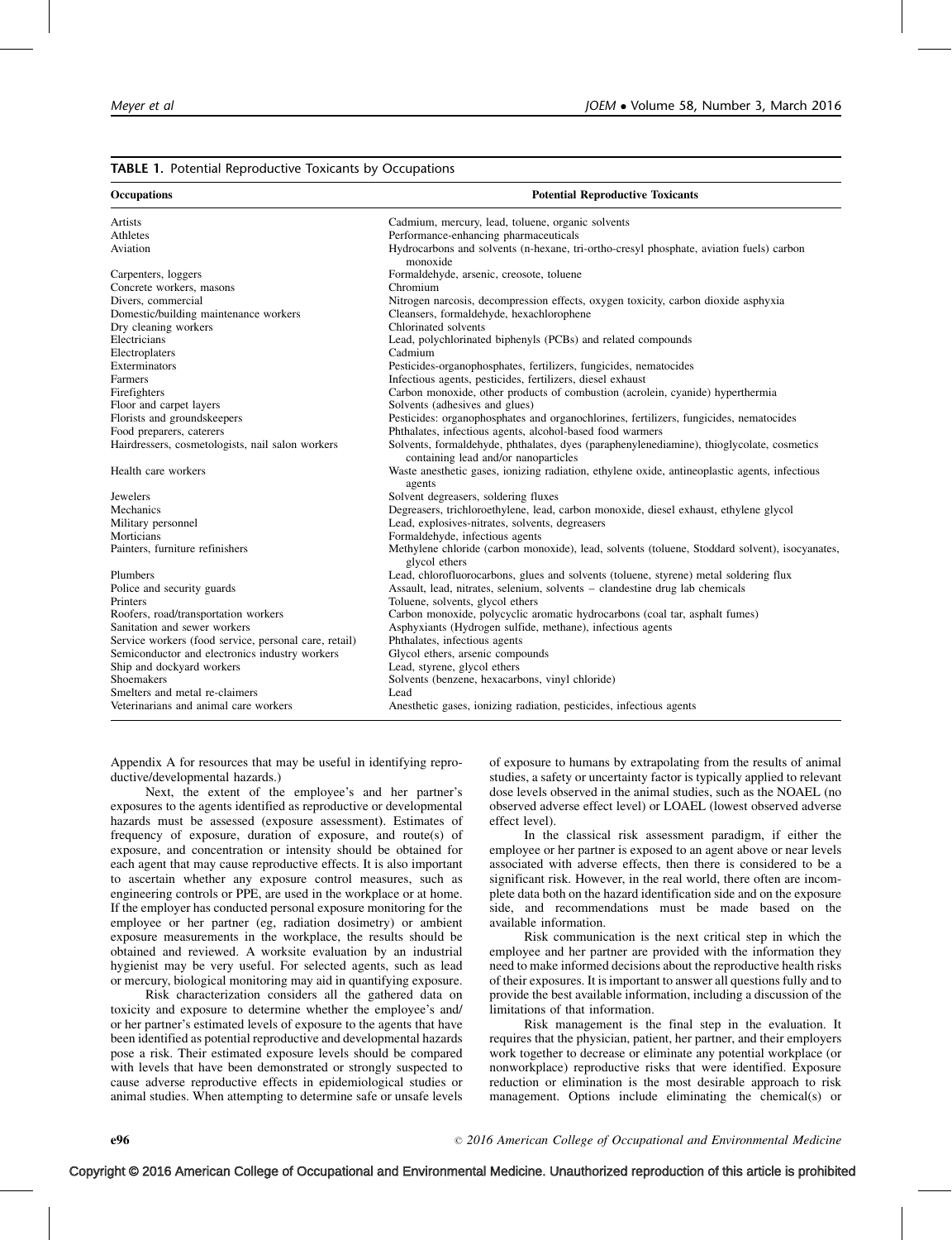| Organism                        | <b>Occupational Risk</b>                                                  | <b>Sterility</b><br>(M, F) | Perinatal<br><b>Mortality</b> | <b>Prematurity</b> | <b>IUGR</b>              | <b>Other Perinatal/Neonatal</b><br><b>Outcomes</b>                |
|---------------------------------|---------------------------------------------------------------------------|----------------------------|-------------------------------|--------------------|--------------------------|-------------------------------------------------------------------|
| Herpes simplex II               | Health care                                                               | F > M                      | $^{+}$                        | $^{+}$             | $^{+}$                   | Meningitis, seizures                                              |
| Hepatitis B                     | Health care, sex workers                                                  |                            |                               |                    | $\overline{\mathcal{L}}$ | Carrier state                                                     |
| Human immunodeficiency<br>virus | Health care, sex workers                                                  |                            | $\overline{\cdot}$            | $^{+}$             | $^{+}$                   |                                                                   |
| Cytomegalovirus                 | Health care                                                               |                            | $^+$                          | $+$                | $^{+}$                   | Meningitis, seizures                                              |
| Parvovirus B19                  | Institutional outbreaks<br>(schools, day care<br>centers, human services) |                            | $^{+}$                        |                    | $\overline{\phantom{0}}$ | Fetal anemia, hydrops                                             |
| Rubella                         | Health care, schools, day<br>care                                         |                            | $+$                           | $+$                | $^{+}$                   | Meningitis, seizures, cardiac<br>defects                          |
| Leptospira interrogans          | Agriculture, sewerage<br>workers                                          |                            | $^{+}$                        | $+$                | $\overline{\mathcal{L}}$ | Spontaneous abortion,<br>Jaundice, Hepatorenal<br>failure         |
| Listeria monocytogenes          | Agriculture, animal care                                                  |                            | $^{+}$                        | $^{+}$             | $^{+}$                   | Spontaneous abortion, neonatal<br>sepsis, jaundice, meningitis    |
| Brucella spp.                   | Agriculture, animal care                                                  |                            |                               | $+$                | $^{+}$                   | Spontaneous abortion,<br>Epididymo-orchitis                       |
| Toxoplasma gondii               | Animal care (cats)                                                        |                            | $^{+}$                        | $^{+}$             | $^{+}$                   | Meningitis, seizures, sepsis,<br>chorioretinitis.<br>microcephaly |
| Zika virus                      | Outdoor workers                                                           |                            | $^{+}$                        |                    | $+$                      | Microcephaly, intercranial<br>calcifications                      |

## TABLE 2. Infectious Agents Affecting Fertility and Fetal Development

agent(s) or replacing it with a safer one, implementing or improving engineering controls, designing and enforcing safer work practices, and issuing or upgrading PPE. If none of these can achieve a safe environment, restrictions or a temporary transfer may be required. If the employer cannot or will not reduce exposure and no unexposed job locations for a temporary transfer are available, then the employee may face the difficult decision of removing herself from the workplace or continuing to work in a situation that poses potential reproductive risks. Temporary disability benefits may not be available for an individual attempting to avoid exposure to prevent a possible adverse reproductive outcome. Temporary disability benefits are more likely to cover a pregnant woman in situations deemed to be high risk or with current pregnancy complications. Permanent removal from a job is the least desirable action, and it is important to help the employee and her husband evaluate all other possible options and uncertainties that might still exist with other workplace assignments.

The following case studies are intended to illustrate the application of these principles to evaluation of individual workers.

# Case #1: Pre-Conception—A Male or Female Employee Indicates Intention to Conceive

A 29-year-old emergency department (ED) nurse is referred because she and her husband would like to try to conceive, but she is concerned about possible effects of her work exposures during early pregnancy. Her spouse is employed as a plant operator in the sunscreen industry.

This is in many ways the ideal scenario because the employee is seeking advice before she becomes pregnant. This scenario provides the opportunity to optimize health and work and home environments before conception. However, insufficient data on some chemicals' or agents' reproductive health effects, legal issues, and confounding factors may make this task more difficult. It is also important to remember that as approximately 49% of all pregnancies in the US are unintended, employees may not seek advice about possible exposures before pregnancy.[14](#page-8-0)

Performed as outlined in the framework above, a hazard evaluation and risk characterization of nursing workinthe ED may disclose a broad range of potential hazards, including exposures to infectious diseases, radiation, manual patient lifting[,15](#page-8-0) and traumatic injury. However, in many cases, these hazards can be controlled or obviated to reduce risks to conception and to early pregnancy while the employee continues in productive work. Review and updating of the employee's immunization status can prevent the transmission of many vaccine-preventable diseases, including rubella and hepatitis B, which have adverse consequences for the fetus. Workplace hazard controls, such as the use of universal precautions for the prevention of infection transmission, x-ray protection procedures, and policies to reduce workplace violence and trauma, should be reviewed and examined and compliance measures reinforced if needed. Personal monitoring data, such as x-ray film badges, can be reviewed and an estimate of exposure and the effectiveness of control measures can be judged. These actions have the additional beneficial effect of protecting the employee's coworkers, many of whom may also be considering conceiving or have other health concerns over work. Close attention to mitigating the overall risks of the workplace is also valuable in helping to assure that inadvertent exposure to an unintended or unforeseen pregnancy has been reduced as much as possible. Given assurance that known or suspected hazards are properly controlled, the provider can be reassuring about continuation of work during conception and early pregnancy. Finally, careful attention should also be paid to specific circumstances of the work that may change over time, and recommendations adjusted as needed. For example, if a high risk of exposure to infections, such as H1N1 influenza or rubella, which are associated with congenital anomalies and other adverse obstetric outcomes, becomes apparent during an outbreak or pandemic, the provider should consider the possibility of job transfer or other means to reduce risk at conception or early pregnancy.

# CASE #2: Pregnancy—An Employee Indicates She Is Pregnant

A 32-year-old aircraft maintenance technician, whose duties include engine testing, refueling, and repair of airplanes and

Copyright © 2016 American College of Occupational and Environmental Medicine. Unauthorized reproduction of this article is prohibited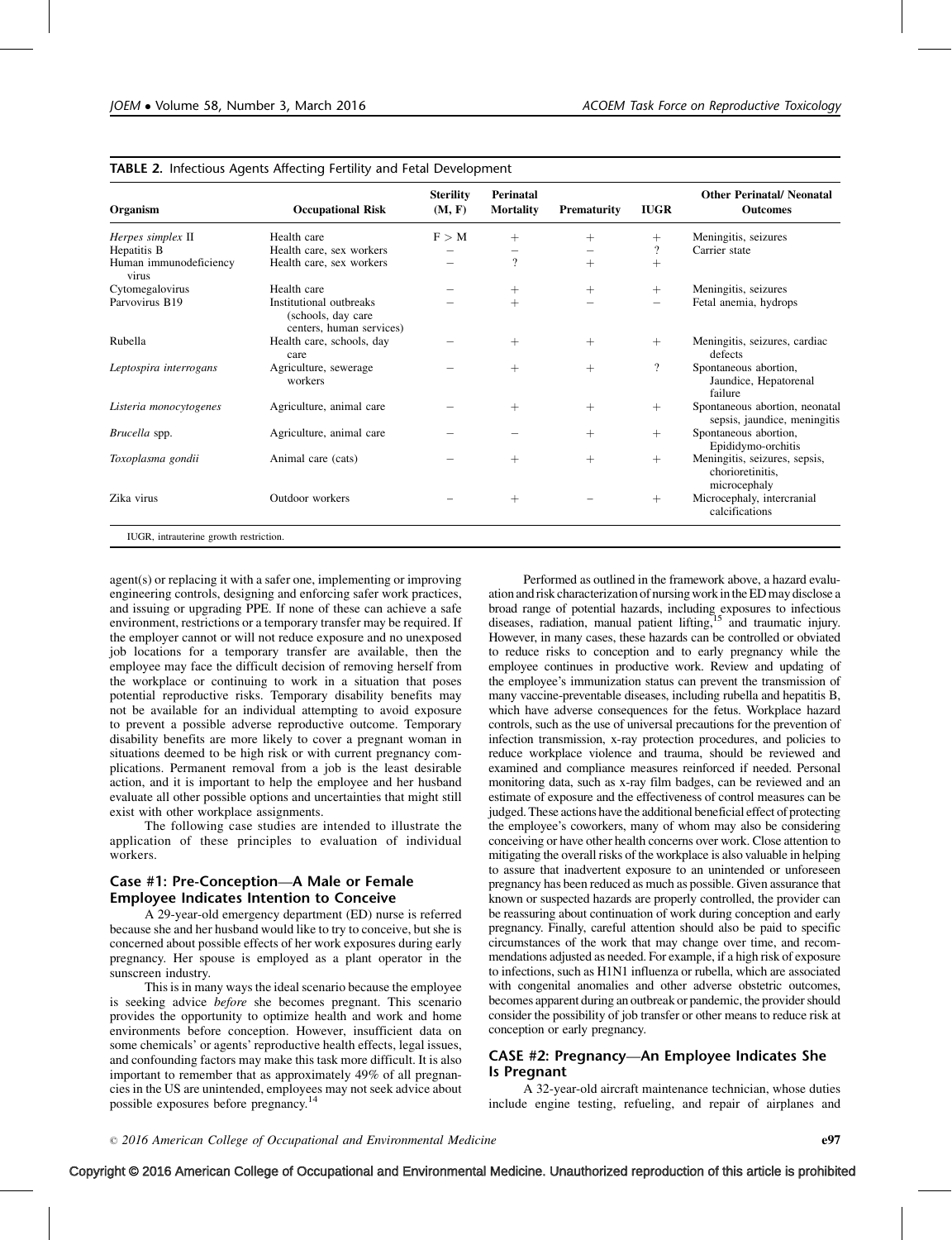helicopters, is referred to the occupational physician after a positive pregnancy test. Her supervisor requests your recommendations regarding her fitness for duty. On the day of her clinic visit, it has been 8 weeks since her last menstrual period.

This is a much more common scenario than Case #1. It is too late to prevent exposures during the pre-conceptional period and embryonic period, when many of the major organ systems are forming. A hazard evaluation and exposure assessment similar to Case #1 of employee's occupational and home environments needs to be performed in order to characterize the risks of the exposures that have already occurred and those that can be changed or stopped to prevent further possible damage. Examples of possible hazards she may have been exposed to include jet fuel, degreasing agents, and other solvents. Exposure to organic solvents during pregnancy has been associated with an increased risk of spontaneous abortion and may also be associated with an increased risk of birth defects.<sup>[16,17](#page-8-0)</sup> However, organic solvents represent a diverse group of chemicals with differing toxicological properties, and the epidemiological database is insufficient to draw conclusions about the reproductive and developmental toxicity of most individual organic solvents. An airplane technician may be exposed to high noise levels that may reach up to 120 dB during engine testing, and there is some suggestion that high noise exposures may affect the fetus (although this is controversial).[18](#page-8-0) In this example, the pregnant technician can readily protect her cochlear hair cells with well-fitted ear-muffs and plugs, but this can leave the fetus relatively unprotected because the abdominal wall, myometrium, and amniotic sac tissues can only attenuate high-frequency ( $> 500$  Hz) sounds by 20 to 35 dB, and allow low-frequency (< 500 Hz) sounds to pass without attenuation. $1\overline{9}$ 

If the risk assessment indicates that significant exposures to developmental toxicants may have occurred, the development of the major organ systems can be evaluated with fetal ultrasound examination. If significant exposure to mutagens may have occurred, then referral to a genetic counselor or maternal fetal medicine specialist may be indicated. Termination of pregnancy is rarely indicated unless there is frank maternal poisoning or documented fetal effect. If exposure is negligible or low, then reassurance is generally indicated. In the intermediate situation in which no maternal poisoning or documented fetal effects have occurred, but the risk characterization leads to the conclusion that significant developmental risks exist in the workplace or home, then prevention of continued exposure to these risks must be the priority. In all these situations, it is important to fully communicate the risk characterization to the patient, including an assessment of the uncertainties and limitations in the conclusions that have been reached.

Finally, steps must be taken to reduce or eliminate the identified risks. The tiered risk management strategy outlined for Case #1 also applies here, but in this case of a pregnant employee, temporary disability leave is a possible option if the preferred alternatives of exposure reduction/elimination or temporary job transfer are not available and if one has concluded that the aircraft maintenance technician is subject to high-risk workplace exposure(s). Some pregnant employees may not wish to reveal their pregnancy to their employers. They may feel that it is intrusive to disclose their pregnancy or fear that they will be laid off if they disclose their pregnancy. Although it is illegal for an employer to terminate a worker because of pregnancy, such fears may not be groundless for some workers. In such situations, it is important for the physician to help the pregnant worker to fully understand and weigh the potential medical consequences of her decision.

As previously noted, about 49% of all pregnancies are unplanned.<sup>[14](#page-8-0)</sup> Pregnancy may not be recognized early enough for reassignment to protect a fetus during critical periods of development. These realities may reduce the effectiveness of a recommendation for self-reporting pregnancy. In addition, a requirement for employee notification of pregnancy, intended pregnancy, or infertility status to the employer may be viewed as intrusive and some employees may feel that this requires them to disclose intimate personal details. Such disclosure may include health information that would otherwise be protected under federal law. Employees may, for whatever reason, choose not to identify themselves as being at risk, making passive and universal preventive measures, as well as no-fault exposure reporting programs, all the more important.

# CASE #3: Infertility

A 53-year-old firefighter and his wife, a 44-year-old hairdresser, have been trying to conceive without success for 2 years. They are concerned that occupational exposures have caused their troubles. Several issues are raised by this case. Fertility declines with age in both men and women. Twenty percent of married women aged 40 to 44 years are infertile.<sup>[20](#page-8-0)</sup> The chances for conception in less than 12 months in partners of men older than 40 years are half those of men younger than 25 years of age. $^{21}$  $^{21}$  $^{21}$  On the contrary, both husband and wife in this scenario are employed in occupations that involve exposures to chemicals and, in the case of the husband, physical agents such as heat. Exposure to heat, resulting in increased scrotal temperature, has been associated with decreased semen quality.<sup>22,23</sup> Hairdressers have been reported to have slightly lower fecundability (per cycle probability of conception) than controls, $24$  and hairdressing involves potential exposure to numerous chemicals (Table 1, hairdressers), some of which have been shown to cause reproductive toxicity in animal studies.<sup>2</sup>

A fertility specialist should evaluate both partners, as such an evaluation may yield the cause of infertility in many couples. It is estimated that 30% to 40% of infertility is due to male infertility issues such as sperm abnormalities; 45% to 55% is due to female infertility issues such as ovulatory problems; and 30% to 40% is due to tubal or peritoneal dysfunction.<sup>26</sup> Decreased libido, impotence, intercourse timing, and intercourse frequency also affect fertility. Hazard evaluation, exposure assessments, and risk characterization should be done for both partners as outlined for Case #1. If there is significant workplace or home exposure to an agent known to cause infertility, then the couple needs to be informed of the available data and involved in decision making. The same, tiered risk management strategy outlined for Case #1, with the same caveat that temporary disability leave is not likely to be an option, applies in this case.

# Case #4: Lifting

A healthy 28-year-old woman who works in the stockroom and shipping area of a manufacturing plant consults you to ask about the need for restrictions on lifting in her job; her last period was 10 weeks ago. This is her second pregnancy; the first pregnancy and birth were without complications. She frequently lifts and stacks boxes that weigh 15 to 20 pounds across her 8-hour shift; infrequently (four to five times per day), she will have to lift stacks of materials that weigh 40 pounds.

Questions are often directed to the contribution of physically demanding work and adverse pregnancy outcomes. Epidemiologic investigations have yielded mixed results. A meta-analysis of numerous studies demonstrated small but significant associations of high physical exertion, including heavy lifting, with preterm and small-for-gestational age birth, with odds ratios for these outcomes of 1.22 and 1.37, respectively.<sup>[27](#page-8-0)</sup> Prolonged standing and high cumulative work fatigue were also associated with preterm birth, although some later studies have failed to confirm these findings. $<sup>2</sup>$ </sup> On the contrary, leisure-time physical exertion, such as aerobic exercise, has not been found to be detrimental in pregnancy. More recently, guidelines for lifting in pregnancy were developed using the National Institute for Occupational Safety and Health's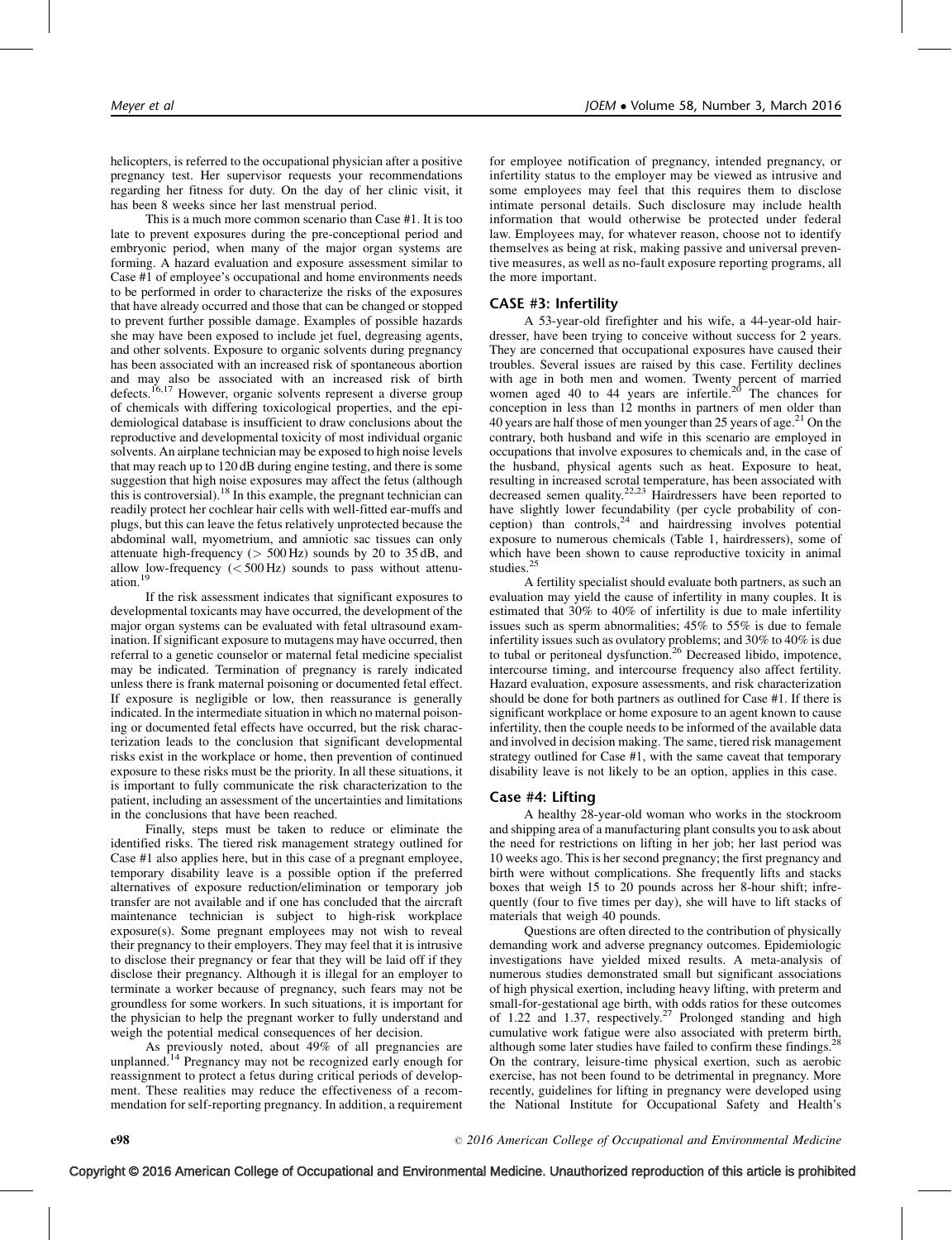(NIOSH's) lifting equation and applying its load reduction factors to changes in body habitus during mid and late pregnancy; these indicate that repetitive lifting at knee-to-shoulder height be limited to approximately 10 to 20 pounds, depending on frequency and duration of lifting.<sup>29</sup> The limitations suggested by this guidance are well within the bounds that have not been associated with adverse effects on pregnancy. Given the uncertainty in findings related to work physical demands and adverse outcomes, a reasonable course in the case above would be to attempt to limit heavy exertion and 40-pound lifting immediately; reduce frequent lifting to no more than 20 to 25 pounds beginning at approximately the 20th week of pregnancy, and to further reduce this limit to about 15 pounds by the third trimester. Many individuals will also begin to self-limit lifting tasks, as body mechanics change with increasing gestational age. It is also important to remember that pregnancy-related joint laxity may limit some physically demanding tasks. Restrictions may be more stringent if there is a history of a condition that may be affected by lifting, such as cervical insufficiency or preterm birth.

## Case #5: Lead

A 32-year-old lead battery worker inquires about the possibility of becoming pregnant and wants to know whether her child may be adversely affected by her past lead exposure. She has worked at her current job for 10 years and has had annual blood lead levels recorded as part of a medical surveillance program. None has been greater than 18 micrograms per deciliter  $(\mu g/dL)$  of blood. Her current blood lead level is  $14 \mu g/dL$ . A zinc protoporphyrin level is  $65 \mu g/dL$  blood (upper limit of normal by laboratory 70). She has not had symptoms referable to lead exposure.

Recognition of the adverse neurocognitive and developmental effects of lead on the fetus and child has greatly increased over the past two decades. Recommendations have been made that maternal blood lead levels be no greater than  $10 \mu g/dL$  at conception and during pregnancy to reduce the risk of neurological effects including cognitive delays.<sup>[30,31](#page-8-0)</sup> Infants' and children's lead levels should be kept at  $5 \mu g/dL$  or lower.<sup>[31](#page-8-0)</sup> In addition, there is evidence that suggests an increased risk of spontaneous abortion at maternal lead levels above 10. Recommendations are therefore targeted at the delaying of conception until maternal levels are consistently below 10 and ideally below 5  $\mu$ g/dL. This may entail providing a transfer to a job away from lead exposure and frequent monitoring of blood lead levels for women wishing to conceive. However, additional risks may become apparent for women who have had long-term occupational exposure to lead; as lead is deposited in bone with chronic exposure, the maternal body burden is increased beyond that which may be reflected by a blood lead level. Maternal osteoclastic activity increases in the second and third trimesters as a means of mobilization of calcium for the developing fetal skeleton. This phenomenon may lead to increased release of lead from bony storage depots and an unanticipated rise in maternal blood lead. Consultation with an experienced toxicologist may be helpful in estimating body lead burden. As calcium supplementation may inhibit maternal bone remodeling during pregnancy and reduce lead release into the maternal and placental circulation from bony stores[,32](#page-8-0) it should be considered in pregnant women with a past history of significant occupational lead exposure.

Lead provides an example of a toxin for which medical surveillance should be considered for populations at risk of exposure to a significant reproductive hazard. Data obtained from surveillance programs may be useful to the provider in evaluating current and past exposures to lead as part of a risk characterization. In addition, surveillance data can be used to help determine the efficacy of workplace controls. However, surveillance standards should be viewed in the light of the best information currently available. For example, the current OSHA lead standards, 1910.1025 for general industry (promulgated in 1978), and

1926.62 for the construction industry (promulgated in 1993), recommend removal from work if a pregnant woman's lead level is  $30 \mu g/dL$  or higher. This standard is inadequately protective and should be revised downward in light of two decades of data on the adverse effects of perinatal lead exposure.

#### TEMPORARY REASSIGNMENT

In all of the scenarios presented, temporary reassignment should be recommended if the risk assessment determines that there is exposure to a reproductive or developmental toxicant that cannot be adequately controlled through engineering or work practice controls alone. When PPE may be required to control exposure, temporary reassignment should be considered if there is a significant exposure to a known reproductive hazard because PPE may not offer perfect protection and because there are limited data on respirator use during pregnancy.<sup>[33](#page-8-0)</sup> The need for temporary reassignment will also be affected by an individual's medical history or risk factors.

## LEGAL CONSIDERATIONS

The main source of antidiscrimination protection afforded the pregnant employee is the 1978 Pregnancy Discrimination Act (PDA) Amendment to Title VII of the Civil Rights Act of 1964. Federal law protects against discrimination due to pregnancy, childbirth, or related medical conditions, and applies to employers, as well as state and local governments and labor organizations. PDA states that ''Women who are pregnant or affected by related conditions must be treated in the same manner as other applicants or employees with similar abilities or limitations.''[34](#page-8-0) Thus, the employer should treat a pregnant employee unable to perform her job the same as other temporarily disabled employees. ''For example, if the employer allows temporarily disabled employees to [perform modified tasks], perform alternative assignments or take disability leave or leave without pay, the employer also must allow an employee who is temporarily disabled due to pregnancy to do the same.<sup>5[34](#page-8-0)</sup> PDA also asserts that pregnant employees who are able to perform their jobs should be allowed to continue working, which includes situations in which women may have been absent for a pregnancy-related condition and have now recovered and can return to work. PDA does not determine or mandate the length of time an employee can take off during pregnancy or after delivery, only that pregnant workers should be treated the same as other temporarily disabled employees for the purposes of job modification or leave time, as well as for related benefits such as vacation calculation, pay increases, and accrual of seniority. If a pregnant woman does take time off, the job should be held for her as it would be for others on sick or disability leave, and any continuance or accrual of benefits that would occur during other types of disabilities should also relate to pregnancy-related conditions. In determining accommodations or leave for pregnancy-related conditions, the employer is permitted to require the pregnant employee to submit information from her physician regarding her inability to work or need for job reassign-ment before granting any leave or reassignment.<sup>[35](#page-8-0)</sup>

Other laws aimed at protecting the pregnant employee are the Equal Employment Opportunity Act, the Americans with Disabilities Act (ADA), the related ADA Amendments Act (ADAAA) of 2008, and the Family and Medical Leave Act (FMLA). ADA and its 2008 amendments require reasonable accommodation by the employer on behalf of a worker with a qualified disability, unless the disabled worker presents a direct threat to her own or others' health and safety, or the accommodation imposes an undue hardship on business operations. Until recently, pregnancy and related conditions had not been considered a qualifying disability under ADA, as the condition was considered temporary and of finite duration, as well as, in most cases, representing a normal physiological human state. In response to a rising number of complaints of pregnancy-

# Copyright © 2016 American College of Occupational and Environmental Medicine. Unauthorized reproduction of this article is prohibited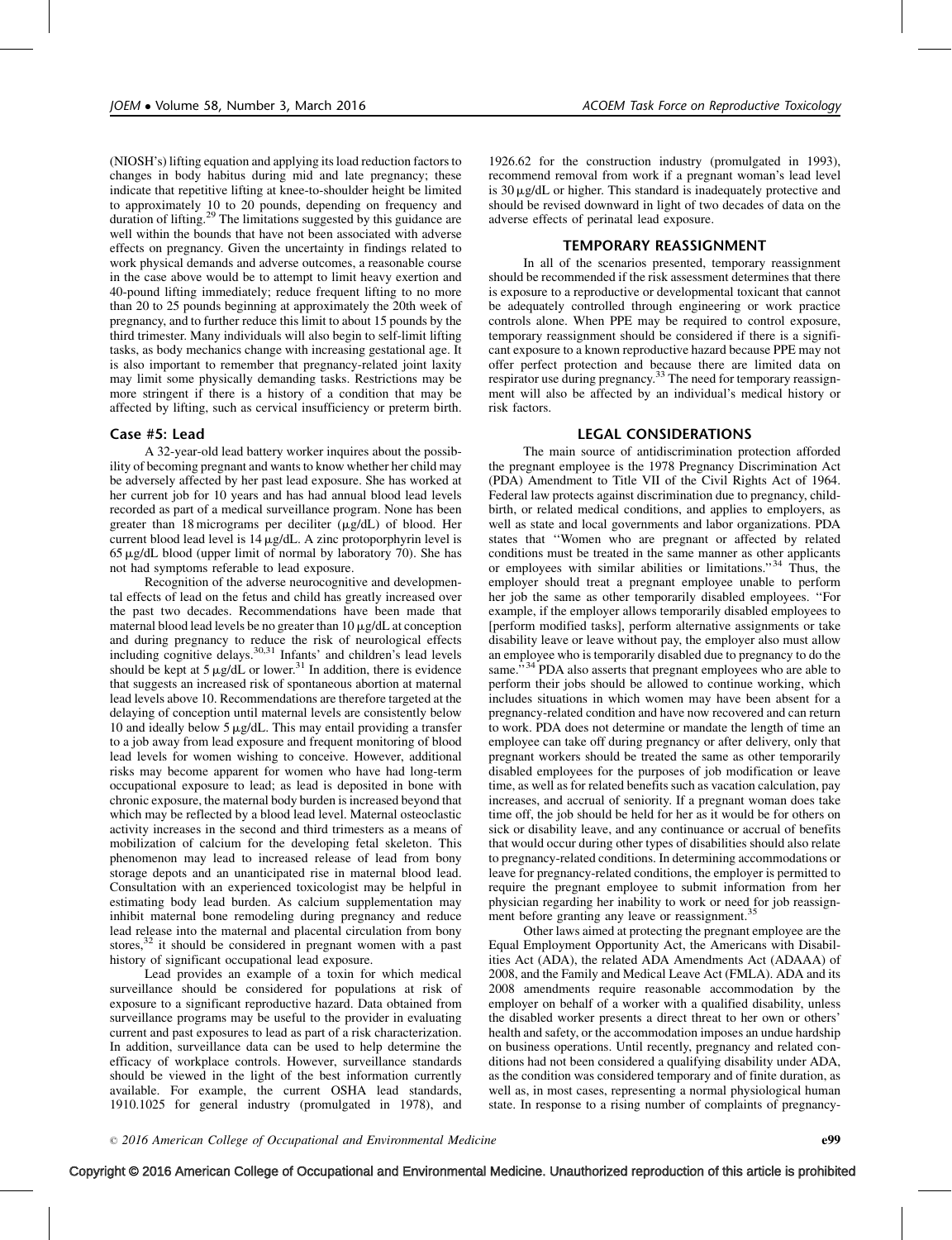related discrimination, as well as a broadening of the definition of qualifying disability under ADAAA, the US Equal Employment Opportunity Commission (EEOC) has recently provided guidance for compliance and enforcement of nondiscriminatory employment practices for the pregnant worker. This guidance is based on the premise that, although pregnancy itself may not be disabling, other conditions that co-occur with pregnancy may prevent effective performance of one's job during and after pregnancy. Job functions such as lifting capacity, ability to wear a respirator, or exposure to some chemical, physical, or biological hazards may be affected; pregnant workers may develop back pain, carpal tunnel syndrome, multiple gestations, history of preterm labor, or gestational diabetes that may be disabling through delivery and the puerperium.

EEOC's 2014 compliance guidance indicates that employers will be held to the same standard in accommodating pregnant workers as it does for other temporarily disabled employees based on PDA and ADAAA. If, for example, injured workers are provided with temporary modified duty, such as light-lifting jobs, until recovery, these must be made available on the same basis to accommodate pregnant workers who are similar in their ability or inability to work.

The broader application of these laws and the new EEOC guidance to workplace pregnancy discrimination is being currently tested. The US Supreme Court issued a ruling in a relevant case (Young v UPS) in March 2015 that indicates employers will likely have to meet a high legal burden to justify accommodating other disabled employees but not pregnant women. Although the legal implications of this decision and other cases are not yet settled, employers should be aware that relevant disability statutes are being applied to pregnancy by EEOC, and that policies and plans should be developed to provide equal access to work and accommodations in a pregnancy-blind manner.

FMLA may be another legal recourse for employees who must leave or adjust work because of pregnancy or its complications. FMLA covers private sector employers with at least 50 employees within a 75-mile radius. Employees must have worked for the employer for at least 12 months or 1250 hours. Covered employers are required to provide up to 12 weeks of unpaid medical leave (job protected) during a 12-month period to eligible employees for childbirth and newborn care, adoption or foster care placement, care for immediate family members with a serious health condition, or to handle a serious personal health condition including maternity-related medical conditions. A health care provider must attest to the presence of a health condition in order for an employee to obtain medically related leave under the FMLA, and physicians should be clear and thorough about the medical and ancillary requirements of their patients when completing required forms for leave under FMLA.

If accommodation or modified work cannot be provided for a pregnant worker, physicians should be aware that ''disability'' is usually narrowly defined by insurance carriers and may not cover situations wherein employees are removed from work to prevent potential harm from occupational exposures. Even when disability leave is granted, compensation may be inadequate to assure economic security, especially for an already low-paid worker.<sup>[36](#page-8-0)</sup> Loss of corollary benefits, such as health insurance, may compound the worker's problem. As noted, certain individuals may not qualify for FMLA, including those who work for small companies who have not met the time requirements of the job, or who may come under the purview of other federal agencies. Providers should be aware of these situations, and assist both patient and employer in navigating the difficult requirements of both safe work and economic security.

As with any US worker, the pregnant employee is afforded some measure of protection under other federal laws governing the responsibilities of employers to provide safe workplaces.<sup>[37,38](#page-8-0)</sup> The

OSH Act creates an affirmative duty for employers to assure a baseline level of workplace safety for their employees. The employer must provide workers with protection against personal injury and illness resulting from hazardous working conditions. The General Duty Clause of the OSH Act states that the employer should provide ''a place of employment ... free from recognized hazards that are causing or are likely to cause death or serious physical harm ... [and should] assure so far as possible ... safe and healthful working conditions."<sup>[37](#page-8-0)</sup> Thus, although the OSH Act does not include a specific pregnancy standard, the General Duty Clause could reasonably be applied to known exposure and workplace hazards to pregnancy. This approach has been adopted in the past by OSHA in other areas.

The above discussion presents examples of a few federal anti-discrimination protections afforded pregnant women in the workplace. There are other federal protections, and perhaps more importantly, nearly every state jurisdiction in the US also has state-specific protections that provide additional or more stringent protections. The employer is invariably held to both (federal and state) sets of protections, and, in those instances wherein there is a conflict between federal and state law, the employer is generally held to the higher or more stringent of the two standards. The practitioner should be aware that these other protections exist.

Currently there are few, if any general protections or rights of monetary recovery under US federal law that apply to women who are planning to become pregnant or to individuals who believe that their infertility, pregnancy loss, or adverse birth outcomes are due to workplace exposures. Although the Johnson Controls decision and other judicial decisions have upheld the right of the mother to make informed choices on occupational exposure during pregnancy, a duty remains on the part of the employer to reduce workplace exposure to toxic substances.<sup>[4](#page-7-0)</sup> The civil tort system in every state jurisdiction would typically provide the venue to pursue any damages through civil litigation.

# INDIVIDUAL VERSUS POPULATION-BASED INTERVENTIONS

Whereas temporary reassignment is an action taken at the level of the individual worker, consideration should be given to developing population-based programs to reduce the potential effects of reproductive hazards in the workplace. Primary prevention of adverse reproductive health effects includes worker education to reduce individual-level risk factors, and programs can be developed for employees in areas such as smoking cessation, reducing alcohol and drug abuse, avoiding behaviors that increase the risk of sexually transmitted diseases, improving nutrition, and exercise promotion. In addition, workers should receive all relevant information regarding the presence of potential reproductive toxicants in the workplace, as well as education and training in appropriate measures to reduce exposure to these hazards, including engineering controls, administrative controls, and provision of PPE. The advantage of these approaches is that they identify and proactively control exposures before conception and can help assure that the workplace is promoting healthy work for all employees. Workers should also be counseled on the potential presence of significant reproductive hazardous exposures in their home or during other activities. These may include lead- or solvent-based craft or hobby materials and traditional ethnic medicines and remedies. All workers (male and female) with potentially significant exposure to reproductive hazards should be encouraged to present to an occupational health provider or their primary physician for pre-conception counseling and to inform the occupational health service when pregnancy is confirmed. Sometimes the management of individual workers will be informed by the use of biological monitoring studies for the individual toxins.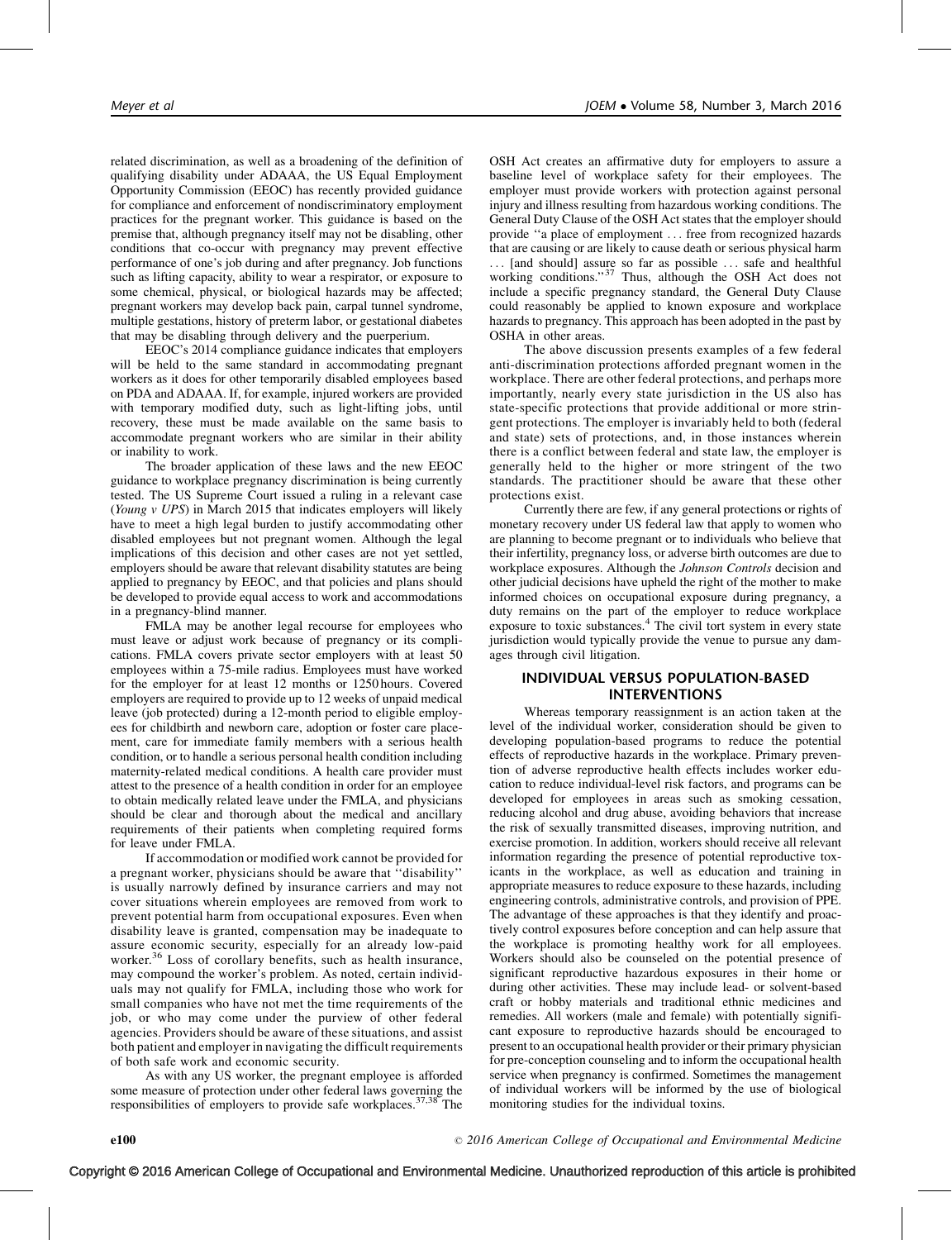### NOTIFICATION OF PREGNANCY

<span id="page-7-0"></span>The purpose of employer notification by an employee of her pregnancy is to provide an opportunity for counseling the employee during pregnancy when potential reproductive risk is most relevant and to facilitate reduction of exposures, when appropriate. The employer may request that the employee's personal physician confirm the pregnancy (or pregnancy concern) and/or comment on her ability to continue performing tasks associated with her job. However, the personal physician is often relatively unfamiliar with the workplace exposures and associated risks and job demands, so the communication between the occupational health professional and personal care provider is of vital importance. Notification is not an adequate substitute for aggressive risk assessment (to reduce or eliminate exposures to agents of potential concern) and communication, as in many cases notification of pregnancy may not be received until after the pregnancy is recognized and after the critical period of embryonic development. Employee notification of intended pregnancy, which is seemingly more intrusive, could offer the advantage of earlier intervention, but may conflict with employees' right to privacy at work. The Nuclear Regulatory Commission (NRC) has established a mechanism for a pregnant worker potentially exposed to radiation to declare a pregnancy to her employer and thereby obtain additional training, more stringent monitoring to assure that exposures fall within recommended maximum limits for pregnancy, and, if needed, to be work reassigned. Although such notification is not legally required, NRC encourages such reporting in order that pregnant women can be effectively protected by exposure reduction during the pregnancy[,39](#page-8-0) and to notify such individuals that legal protection exists that would allow the workerto avail herself of these measures. Even if notification is encouraged, some employees may choose not to identify themselves as pregnant or as planning a pregnancy. Therefore, employers must be proactive in identifying and controlling potential workplace reproductive and developmental hazards.

# BREAST FEEDING POLICY

Health care providers who see nursing mothers who work in environments where they are exposed to substances that could be excreted in breast milk such as selected organic solvents, metals, pesticides, and pharmaceutical agents should assess whether exposure would be sufficient to produce significant concentrations in the breast milk of lactating employees. Human breast milk has been determined to contain a broad range of potentially toxic environmentally derived contaminants, typically at quite low con-<br>centrations.<sup>[40,41](#page-8-0)</sup> Although the benefits of breastfeeding to the infant are thought to outweigh the risks of exposure to environmental chemicals in breast milk,  $42.43$  this may not apply to the occupational setting in which exposures of potential concern may be higher than those encountered environmentally by the general public.

Perhaps the best characterized example of such an exposure scenario for the infant is in breastfeeding from a lead-exposed mother. The Centers for Disease Control and Prevention (CDC) recommends allowing breastfeeding when the US mother's blood lead level (BLL) is  $40 \mu g/dL$  or below.<sup>31</sup> Extensive studies correlating maternal BLL with the lead concentration in her breast milk can permit such precise advice.

Unfortunately, such detailed data are not available for the vast majority of chemicals or other toxicants found in human milk, some of which may be more concentrated in fat and in breast milk. Thus, the clinician must make recommendations on breastfeeding on a case-by-case basis. Important considerations include the chemical properties of the potential toxicants and the potential for exposure to the mother. Organic solvents, particularly halogenated hydrocarbons, which are generally fat soluble and poorly metabolized, can persist in body fat and accumulate in milk. For example, in mothers with significant occupational exposures to certain chemicals, their

breast milk might have concentrations of chemical contaminants that considerably exceed the levels that are permitted by the Food and Drug Administration in cow's milk. $6$  Health hazards (eg, potential neurotoxicity or carcinogenicity) posed to the infant by the milk contaminant, as evaluated by a risk assessment process similar to that discussed above, should be considered. As part of hazard communication training, employees should be apprised of any health hazards that might result from the potential accumulation of chemical contaminants in breast milk. In these situations, the need for alternative duty or job reassignment should be considered when breast feeding is planned. In cases wherein significant uncertainty exists, job reassignment permits the infant to have the benefits of breastfeeding and provides peace of mind for both the employee and employer. In workplaces with good controls in place to prevent exposure, situations in which hazards may result to an infant through breastfeeding do not frequently arise.

#### PARA-OCCUPATIONAL EXPOSURES

Physicians should also consider that the worker may bring work contaminants into the home environment that could affect the development of offspring, for example, with "take home" lead exposures.<sup>44</sup> A number of approaches may be used to reduce or avoid contamination of the home environment and thereby protect a developing fetus or developing infant and child. These include improved housekeeping in the workplace, employer laundering of work clothes and protective garments, the construction and use of ''clean'' and ''dirty'' change rooms, and mandatory use of showers at the end of the workday.

### REPRODUCTIVE HEALTH HAZARD MANAGEMENT **OPTIONS**

Several options should be considered in managing reproductive risks, performing risk assessments, and dealing with potential uncertainties. The decision to implement specific options at a specific workplace should be based upon an assessment of potential risks and upon the characteristics of the population at risk. Before implementing reproductive health hazard management measures in a company, legal review may be considered to ensure compliance with all federal, state, and other regulations pertaining to discrimination and protection of employees' rights and disabilities.

### ACKNOWLEDGMENTS

The Task Force would also like to thank Michael Fischman, MD, MPH; Tina Foster, MD, MPH, MS; and Rose Goldman, MD, MOH, for providing medical review.

#### REFERENCES

- 1. Mattison DR, Thomford PJ. The mechanism of action of reproductive toxicants. Toxicol Pathol. 1989; 17:364–376.
- 2. US Environmental Protection Agency. Guidelines for Reproductive Toxicity Risk Assessment. 1996; 56274–56322. Available at: [http://www.epa.gov/raf/](http://www.epa.gov/raf/publications/guidelines-reproductive-tox-risk-assessment.htm) [publications/guidelines-reproductive-tox-risk-assessment.htm. \[Accessed](http://www.epa.gov/raf/publications/guidelines-reproductive-tox-risk-assessment.htm) [February 13, 2015\].](http://www.epa.gov/raf/publications/guidelines-reproductive-tox-risk-assessment.htm)
- 3. US Environmental Protection Agency. Proposed guidelines for assessing female reproductive risk. Federal Register. 1988; 53(126):24834–24847.
- 4. Annas GJ. Fetal protection and employment discrimination: the Johnson Controls case. N Engl J Med. 1991;325:740-743.
- 5. AFL-CIO. Women in the Professional Workforce [on line]. February 2015. Available at: [http://dpeaflcio.org/professionals/professionals-in-the-work](http://dpeaflcio.org/professionals/professionals-in-the-workplace/women-in-the-professional-and-technical-labor-force/)[place/women-in-the-professional-and-technical-labor-force/. \[Accessed](http://dpeaflcio.org/professionals/professionals-in-the-workplace/women-in-the-professional-and-technical-labor-force/) [July 7, 2015\].](http://dpeaflcio.org/professionals/professionals-in-the-workplace/women-in-the-professional-and-technical-labor-force/)
- 6. US Congress. Reproductive Health Hazards in the Workplace. Washington, DC: US Government Printing Office; 1985. Available at: [http://govinfo.](http://govinfo.library.unt.edu/ota/Ota_4/DATA/1985/8521.PDF) [library.unt.edu/ota/Ota\\_4/DATA/1985/8521.PDF. \[Accessed May 5, 2015\].](http://govinfo.library.unt.edu/ota/Ota_4/DATA/1985/8521.PDF)
- 7. Wilcox AJ, Weinberg CR, O'Connor JF, et al. Incidence of early loss of pregnancy. N Engl J Med. 1988;319:189-194.
- 8. Edmonds L, Hatch M, Holmes L, et al. Report of Panel II: guidelines for reproductive studies in exposed human populations. In: Bloom AD, editor. Guidelines for Studies of Human Populations Exposed to Mutagenic and

# Copyright © 2016 American College of Occupational and Environmental Medicine. Unauthorized reproduction of this article is prohibited